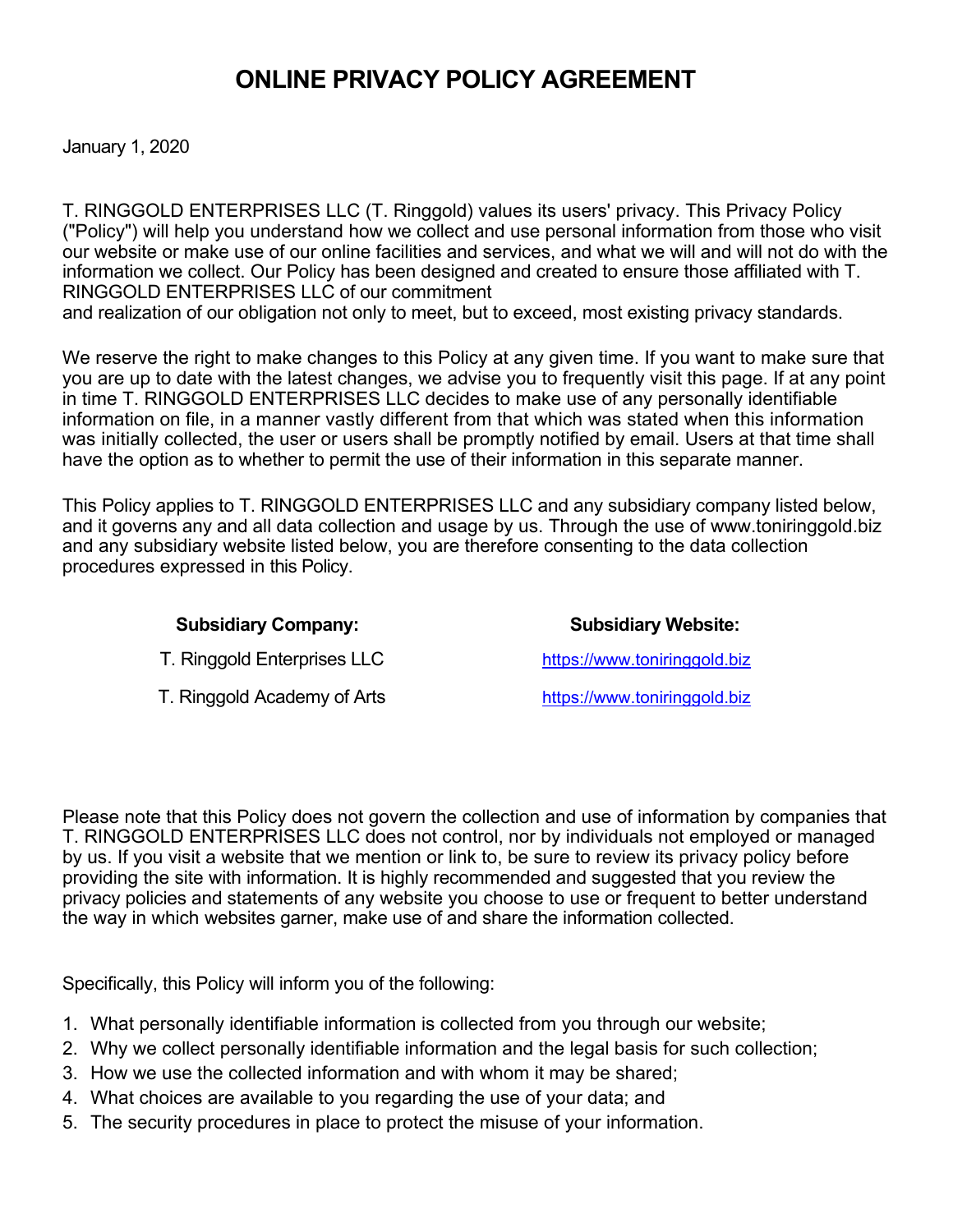## **Information We Collect**

It is always up to you whether to disclose personally identifiable information to us, although if you elect not to do so, we reserve the right not to register you as a user or provide you with any products or services. This website collects various types of information, such as:

• Information automatically collected when visiting our website, which may include cookies, third party tracking technologies and server logs.

In addition, T. RINGGOLD ENTERPRISES LLC may have the occasion to collect non-personal anonymous demographic information, such as age, gender, household income, political affiliation, race and religion, as well as the type of browser you are using, IP address, or type of operating system, which will assist us in providing and maintaining superior quality service.

T. RINGGOLD ENTERPRISES LLC may also deem it necessary, from time to time, to follow websites that our users may frequent to gleam what types of services and products may be the most popular to customers or the general public.

Please rest assured that this site will only collect personal information that you knowingly and willingly provide to us by way of surveys, completed membership forms, and emails. It is the intent of this site to use personal information only for the purpose for which it was requested, and any additional uses specifically provided for on this Policy.

# **Why We Collect Information and For How Long**

We are collecting your data for several reasons:

- To better understand your needs and provide you with the services you have requested;
- To fulfill our legitimate interest in improving our services and products;
- To send you promotional emails containing information we think you may like when we have your consent to do so;
- To contact you to fill out surveys or participate in other types of market research, when we have your consent to do so;
- To customize our website according to your online behavior and personal preferences.

The data we collect from you will be stored for no longer than necessary. The length of time we retain said information will be determined based upon the following criteria: the length of time your personal information remains relevant; the length of time it is reasonable to keep records to demonstrate that we have fulfilled our duties and obligations; any limitation periods within which claims might be made; any retention periods prescribed by law or recommended by regulators, professional bodies or associations; the type of contract we have with you, the existence of your consent, and our legitimate interest in keeping such information as stated in this Policy.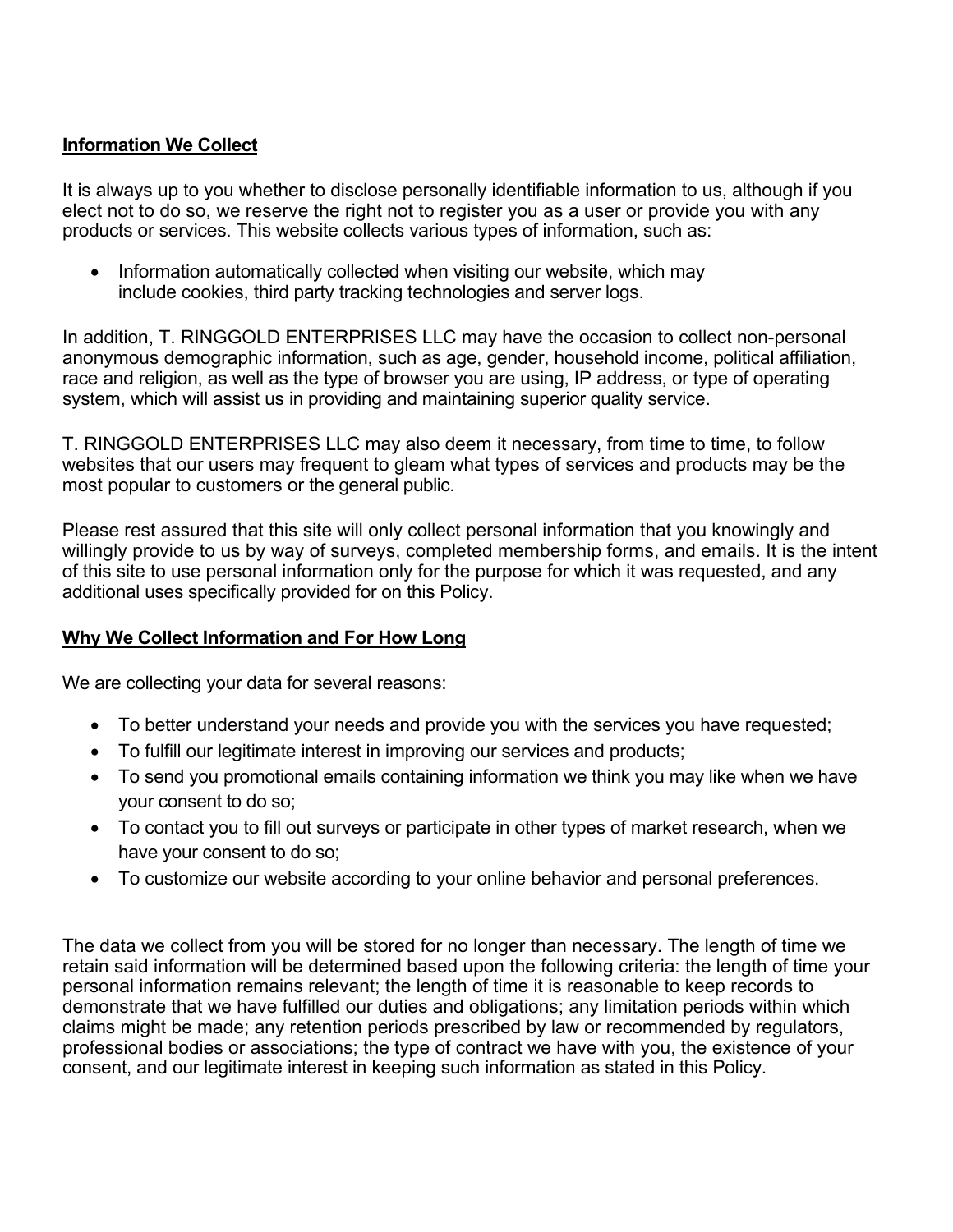# **Use of Information Collected**

T. RINGGOLD ENTERPRISES LLC does not now, nor will it in the future, sell, rent or lease any of its customer lists and/or names to any third parties.

T. RINGGOLD ENTERPRISES LLC may collect and may make use of personal information to assist in the operation of our website and to ensure delivery of the services you need and request. At times, we may find it necessary to use personally identifiable information as a means to keep you informed of other possible products and/or services that may be available to you from www.toniringgold.biz and its subsidiaries.

T. RINGGOLD ENTERPRISES LLC and its subsidiaries may also be in contact with you with regards to completing surveys and/or research questionnaires related to your opinion of current or potential future services that may be offered.

T. RINGGOLD ENTERPRISES LLC uses various third-party social media features including but not limited to https://facebook.com/mizztoniringgold,

https://twitter.com/Toni\_Ringgold, https://www.instagram.com/toniringgoldmusic and other interactive programs. These may collect your IP address and require cookies to work properly. These services are governed by the privacy policies of the providers and are not within T. RINGGOLD ENTERPRISES LLC's control.

# **Disclosure of Information**

T. RINGGOLD ENTERPRISES LLC may not use or disclose the information provided by you except under the following circumstances:

- As necessary to provide services or products you have ordered;
- In other ways described in this policy or to which you have otherwise consented;
- In the aggregate with other information in such a way so that your identity cannot reasonably be determined;
- As required by law, or in response to a subpoena or search warrant;
- To outside auditors who have agreed to keep the information confidential;
- As necessary to enforce the terms of service;
- As necessary to maintain, safeguard and preserve all the rights and property of T. RINGGOLD ENTERPRISES LLC.

#### **Non-Marketing Purposes**

T. RINGGOLD ENTERPRISES LLC greatly respects your privacy. We do maintain and reserve the right to contact you, if

needed for non-marketing purposes (such as bug alerts, security breaches, account issues, and/or changes in T. RINGGOLD ENTERPRISES LLC products and services). In certain circumstances, we may use our website, newspapers, or other public means to post a notice.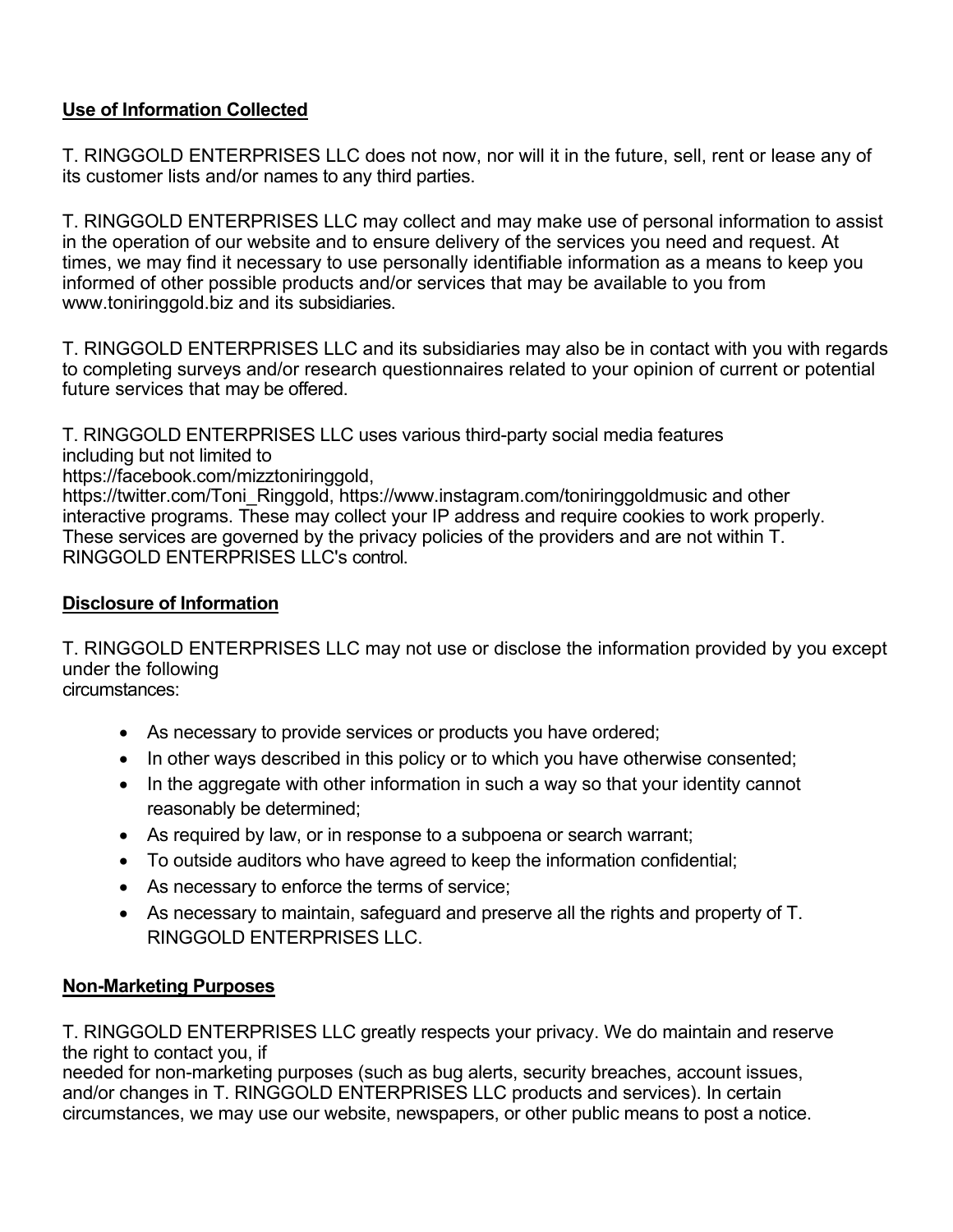#### **Children under the age of 18**

T. RINGGOLD ENTERPRISES LLC's website is not directed to, and does not knowingly collect personal identifiable information from, children under the age of eighteen (18) If it is determined that such information has been inadvertently collected on anyone under the age of eighteen (18) we shall immediately take the necessary steps to ensure that such information is deleted from our system's database, or in the alternative, that verifiable parental consent is obtained for the use and storage of such information. Anyone under the age of eighteen (18) must seek and obtain parent or guardian permission to use this website.

## **Unsubscribe or Opt-Out**

All users and visitors to our website have the option to discontinue receiving communications from us by way of email or newsletters. To discontinue or unsubscribe from our website please send an email that you wish to unsubscribe to Info@toniringgold.biz. If you wish to unsubscribe or opt-out from any third-party websites, you must go to that specific website to unsubscribe or opt-out. T. RINGGOLD ENTERPRISES LLC will continue to adhere to this Policy with respect to any personal information previously collected.

## **Links to Other Websites**

Our website does contain links to affiliate and other websites. T. RINGGOLD ENTERPRISES LLC does not claim nor accept responsibility for any privacy policies, practices and/or procedures of other such websites. Therefore, we encourage all users and visitors to be aware when they leave our website and to read the privacy statements of every website that collects personally identifiable information. This Privacy Policy Agreement applies only and solely to the information collected by our website.

#### **Notice to European Union Users**

T. RINGGOLD ENTERPRISES LLC's operations are located primarily in the United States. If you provide information to us, the information will be transferred out of the European Union (EU) and sent to the United States. (The adequacy decision on the EU-US Privacy became operational on August 1, 2016. This framework protects the fundamental rights of anyone in the EU whose personal data is transferred to the United States for commercial purposes. It allows the free transfer of data to companies that are certified in the US under the Privacy Shield.) By providing personal information to us, you are consenting to its storage and use as described in this Policy.

#### **Your Rights as a Data Subject**

Under the regulations of the General Data Protection Regulation ("GDPR") of the EU you have certain rights as a Data Subject. These rights are as follows:

• **The right to be informed:** this means we must inform you of how we intend to use your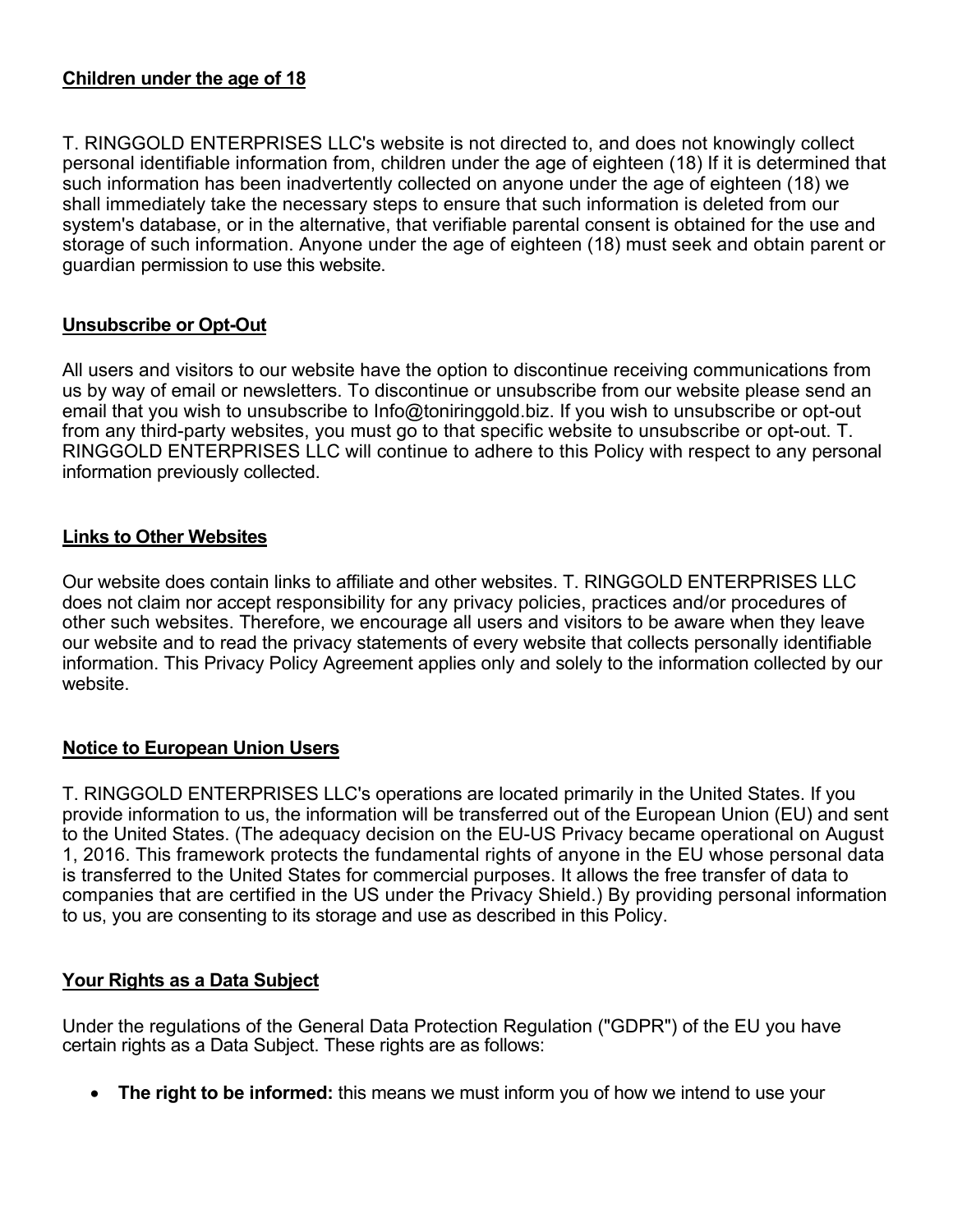personal data and we do this through the terms of this Policy.

- **The right of access:** this means you have the right to request access to the data we hold about you and we must respond to those requests within one month. You can do this by sending an email to info@toniringgold.biz.
- **The right to rectification:** this means that if you believe some of the date, we hold is
- incorrect, you have the right to have it corrected. You can do this by logging into your account with us, or by sending us an email with your request.
- **The right to erasure:** this means you can request that the information we hold be deleted, and we will comply unless we have a compelling reason not to, in which case you will be informed of same. You can do this by sending an email to info@toniringgold.biz.
- **The right to restrict processing:** this means you can change your communication preferences or opt-out of certain communications. You can do this by sending an email to Info@toniringgold.biz.
- **The right of data portability:** this means you can obtain and use the data we hold for your own purposes without explanation. If you wish to request a copy of your information, contact us at info@toniringgold.biz.
- **The right to object:** this means you can file a formal objection with us regarding our use of your information with regard to third parties, or its processing where our legal basis is our legitimate interest in it. To do this, please send an email to info@toniringgold.biz.

In addition to the rights above, please rest assured that we will always aim to encrypt and anonymize your personal information whenever possible. We also have protocols in place in the unlikely event that we suffer a data breach and we will contact you if your personal information is ever at risk. For more details regarding our security protections see the section below or visit our website at www.toniringgold.biz.

# **Security**

T. RINGGOLD ENTERPRISES LLC takes precautions to protect your information. When you submit sensitive information via the website, your information is protected both online and offline. Wherever we collect sensitive information (e.g. credit card information), that information is encrypted and transmitted to us in a secure way. You can verify this by looking for a lock icon in the address bar and looking for "https" at the beginning of the address of the webpage.

While we use encryption to protect sensitive information transmitted online, we also protect your information offline. Only employees who need the information to perform a specific job (for example, billing or customer service) are granted access to personally identifiable information. The computers and servers in which we store personally identifiable information are kept in a secure environment. This is all done to prevent any loss, misuse, unauthorized access, disclosure or modification of the user's personal information under our control.

The company also uses Secure Socket Layer (SSL) for authentication and private communications to build users' trust and confidence in the internet and website use by providing simple and secure access and communication of credit card and personal information.